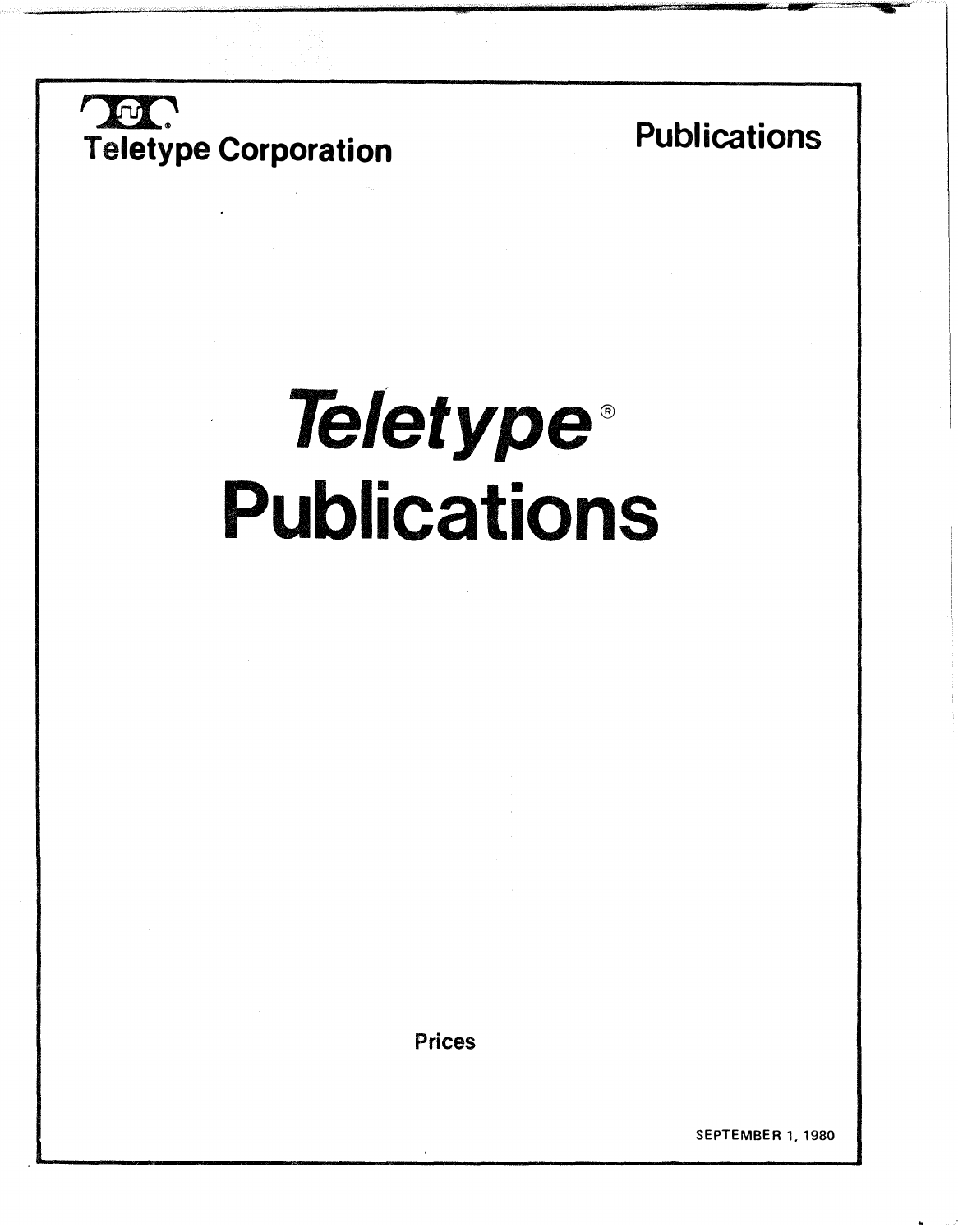### **CONTENTS**

#### MAINTENANCE, INSTALLATION, OPERATION AND PARTS PUBLICATIONS

The listing which follows describes the most frequently requested Maintenance, Installation, Operation, Parts and Sales Publications.

As new products are introduced and existing equipment adapted to meet our customer's changing communication requirements, additional

documentation is generated. Consequently, this listing is constantly expanding.

If you do not find the publication(s) desired, contact your Teletype® Sales Representative for assistance.

The following abbreviations are used:

| A - Adjustments       | M - Complete Technical Manual | RI - Registration Instructions            |
|-----------------------|-------------------------------|-------------------------------------------|
| CD - Circuit Diagrams | P – Parts List                | S - Servicing                             |
| $D$ - Description     | MA - Maintenance              | T - Theory or Principles<br>of Operation  |
| I – Installation      | OM - Operator's Manual        |                                           |
| L - Lubrication       | RM - Repair Manual            | D and $R$ – Disassembly and<br>Reassembly |
| WD - Wiring Diagrams  | $R -$ Routine                 | TS - Troubleshooting                      |

Note: Abbreviations in descriptions denote the Teletype Unit Code Prefix or Special Features.

·rrelationship of the control of the control of the control of the control of the control of the control of th<br>The control of the control of the control of the control of the control of the control of the control of the c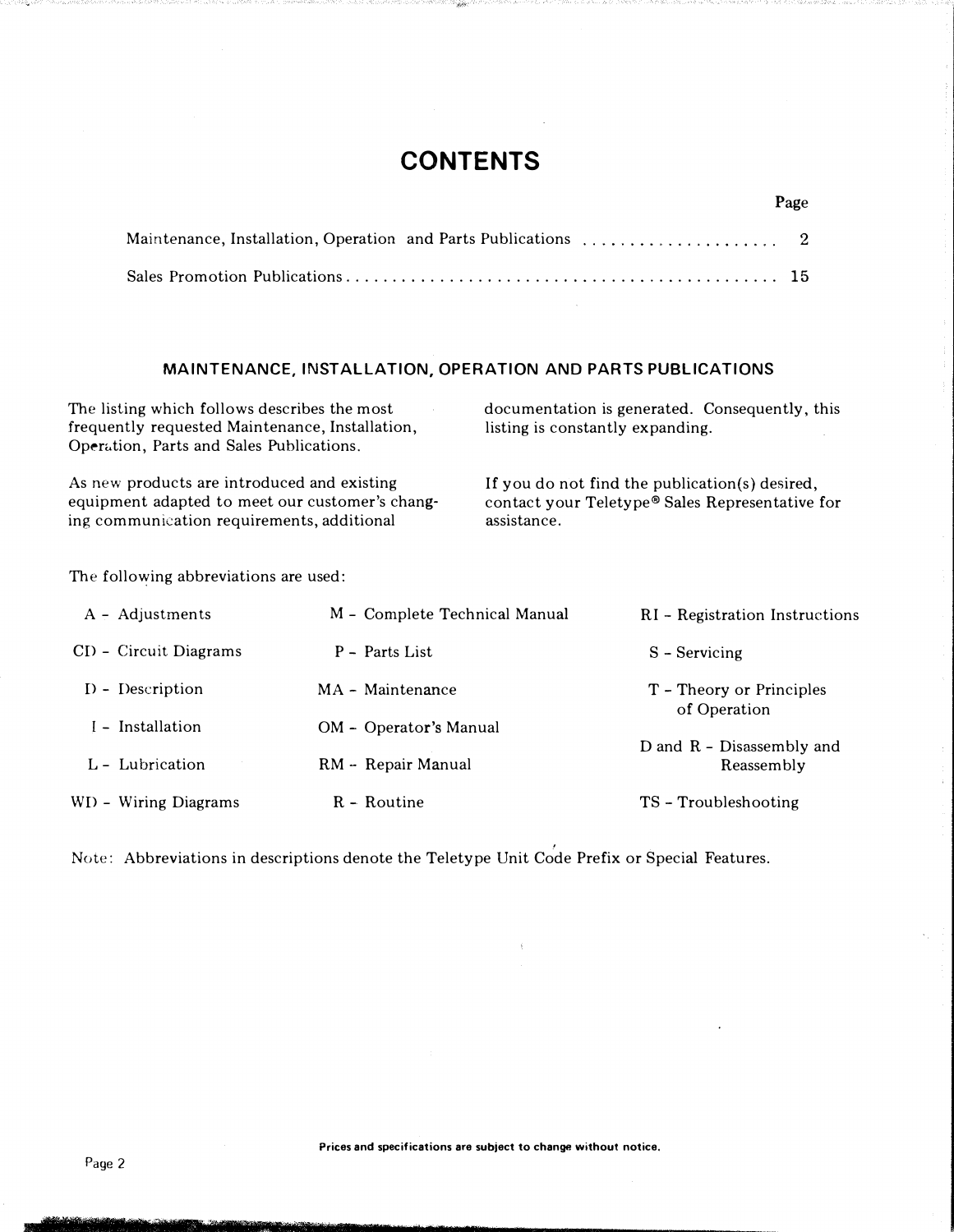respective explorer and protect  $\mathcal{Y} = \varnothing \mathcal{D}$  , and the set of the set of  $\mathcal{P}$  is the set of  $\mathcal{P}$  $\frac{1}{\sqrt{2}}$  in the first state of  $\theta$  is  $\theta$  in  $\theta$  in the  $\theta$  in  $\frac{1}{\sqrt{2}}$  in the set of  $\theta$  is a set of  $\theta$  is a set of  $\theta$ 

the the theorem is the the the the the the the theorem is the theorem in the the the the the the the the theorem is the theorem is the theorem is the theorem is the theorem is the theorem is the theorem is the theorem is t

 $\mathcal{L}$ 

Publications September 1, 1980

-�·· . \_\_ .\_\_,.,., ..... ...,..

#### MAINTENANCE, INSTALLATION, OPERATION AND PARTS PUBLICATIONS

-��- --�-��--

 $\mathbf{v} = \mathbf{v} \mathbf{v}$ 

| Bulletin           | Contents       | Description                                                                                      | Price      |
|--------------------|----------------|--------------------------------------------------------------------------------------------------|------------|
| 181B               | M              | Signal Distortion Test Set (DXD)                                                                 | \$<br>3.40 |
| r∕184B             | D & A          | Portable Distortion Test Set (ED)                                                                | .20        |
| 187B               | D & A          | Signal Distortion Test Set and Test Message<br>Distributor (Code Disk Operated) (ED)             | 1.20       |
| 215B               | M              | High Speed Tape Punch Set (BRPE, BRPEB)                                                          | 4.45       |
| 216B               | D & T          | M28 Page Printer Set (LP, LK, LB, LAC)                                                           | 5.00       |
| 217B               | A & L          | M28 Page Printer Set (LP, LK, LB, LAC,<br>LBAC, LPC)                                             | 15.40      |
| 234B               | M              | Multiple Wire Distributor (LD)                                                                   | 1.15       |
| 235B               | A, L, D<br>& T | Transmitter Distributor (LXD, LXDB, LXDC,<br>LMXB, LX) (Single Contact-Fixed Head)               | 6.30       |
| 242B               | D & T          | M28 Transmitter Distributor (LBXD, LBXB,<br>LBXC) (Multi-Contact-Fixed Head)                     | 3.75       |
| 243 B              | A & L          | M28 Transmitter Distributor (LBXD, LBXB,<br>LMXB, LCXB, LBAC, AC) (Multi-Contact-<br>Fixed Head) | 5.15       |
| $\frac{1}{6}$ 244B | D & T          | M28 Multi-Magnet Reperforator (LARP, LARB)                                                       | .61        |
| $\approx 245B$     | A & L          | M28 Multi-Magnet Reperforator (LARP, LARB)                                                       | 3.35       |
| $-246B$            | D & T          | M28 Typing Reperforator Sets (LPR, LRB,<br>LRC, LT                                               | 5.10       |
| 247B               | A & L          | M28 Typing Reperforator and Tape Printer<br>Sets (LPR, LRB, LRC, LT, LTP, LTRK,<br>LMRB, LBAC)   | 12.70      |
| 248B               | A & L          | M28 Tape Handling Stand and Reperforator<br>Transmitter Base (LTHS, LRXB, LBAC)                  | 4.20       |
| <b>&amp; 249B</b>  | D & T          | M28 Perforator Transmitter (LAK, LPE,<br>LCXB, LAAC) (Units Peculiar to ASR Sets)                | 4.25       |
| 250 <sub>B</sub>   | A & L          | M28 Perforator Transmitter (LAK, LPE,<br>LAAC, LTPE) (Units Peculiar to ASR Sets)                | 11.10      |

Prices and specifications are subject to change without notice.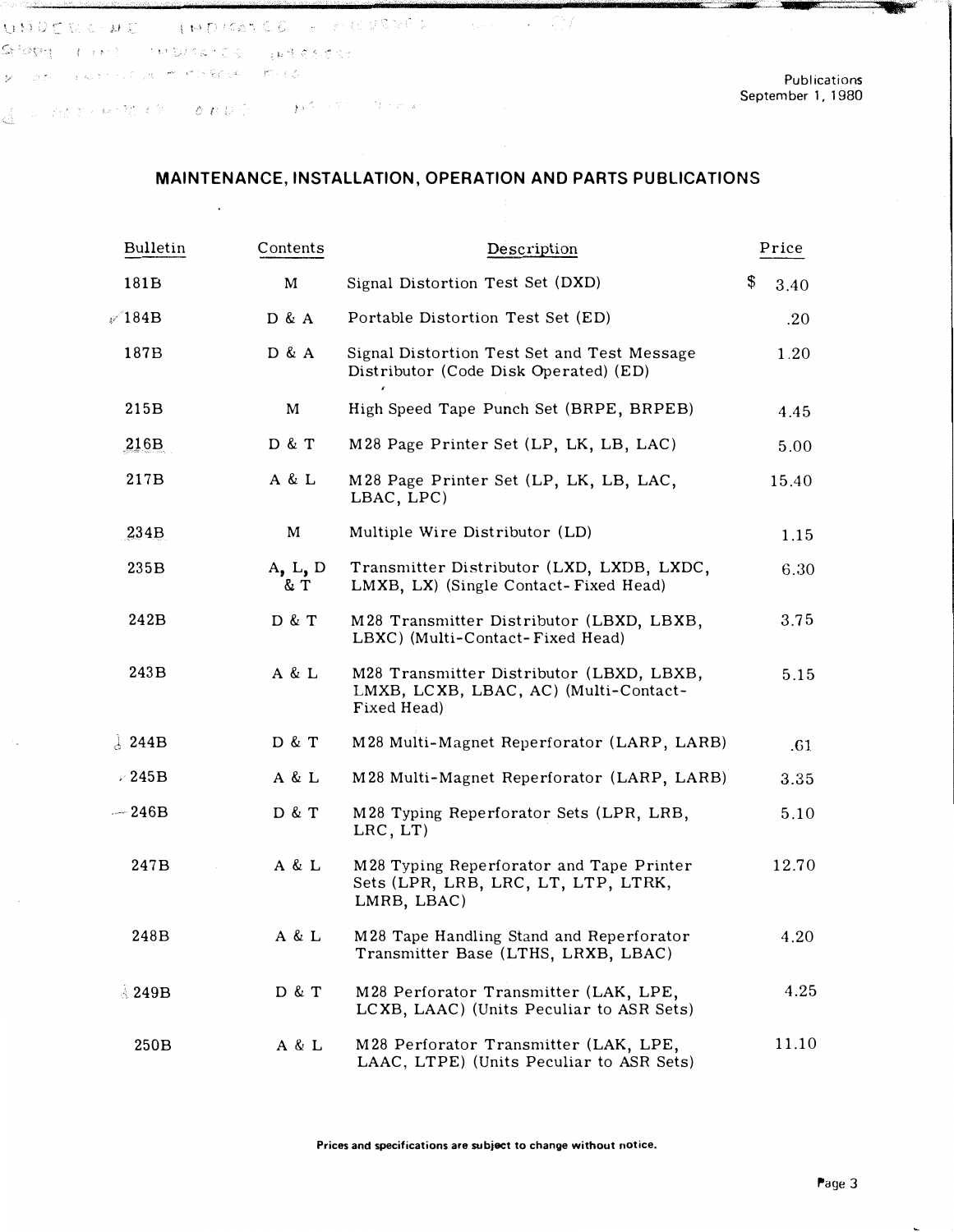| Bulletin                   | Contents    | Description                                                                   | Price      |
|----------------------------|-------------|-------------------------------------------------------------------------------|------------|
| $\mathscr{C}251\mathrm{B}$ | D & T       | M28 Transmitter Distributor (LAXD)<br>(Pivoted Head, Multi-Contact)           | \$<br>1.70 |
| 252B                       | A & L       | M28 Transmitter Distributor (LAXD)<br>(Pivoted Head, Multi-Contact)           | 3.75       |
| $V$ 253B                   | D & T       | M28 Transmitter Distributor (LCXD)<br>(Pivoted and Fixed Head, Multi-Contact) | 3.75       |
| $\approx 254B$             | A & L       | M28 Transmitter Distributor (LCXD)<br>(Pivoted and Fixed Head, Multi-Contact) | 4.00       |
| $\geq 255B$                | D & T       | M28 Non-Typing Reperforator (LRPE)                                            | .75        |
| 256B                       | A & L       | M28 Non-Typing Reperforator (LRPE)                                            | 5.70       |
| 257B                       | M           | M28 Tape Splicer (LTS)                                                        | .67        |
| 258B                       | D & T       | Superseded by 235B                                                            |            |
| 259B                       | D & A       | Polar Relay (33RY and 34RY)                                                   | $.16\,$    |
| 267B                       | M           | Tape Reader Set (CX)                                                          | 3.95       |
| 270B Vol. 1                | M           | M28 CRITICOMM ASR Sets (ASR, KSR, RO)                                         | 18.30      |
| 270B Vol. 2                | M & P       | M28 CRITICOMM ASR Sets (ASR, KSR, RO)                                         | 8.05       |
| 270B Vol. 3                | <b>WD</b>   | M28 CRITICOMM ASR Sets (ASR, KSR, RO)                                         | 8.05       |
| 271B Vol. 1                | M           | M28 Reperforator Transmitter Sets -<br>CRITICOMM (RT, TT)                     | 16.10      |
| 271B Vol. 2                | M & P       | M28 Reperforator Transmitter Sets -<br>CRITICOMM (RT, TT)                     | 7.55       |
| 271B Vol. 3                | WD          | M28 Reperforator Transmitter Sets -<br>CRITICOMM (RT, TT)                     | 13.40      |
| 272B                       | $\mathbf M$ | M28 and M35 Answer Back Unit (LABD)                                           | 1.15       |
| 273B Vol. 1                | M           | Superseded by 309B Vol. 1 (M32)<br>Superseded by 310B Vol. 1 (M33)            |            |
| 275B Vol. 1                | M           | M28 Torn Tape System                                                          | 16.80      |
| 275B Vol. 2                | <b>WD</b>   | M28 Torn Tape System                                                          | 12.20      |
| 4276B                      | M           | M28 Receiving Selector Set (LRS)                                              | 3.85       |
| 279B                       | M           | High Speed Tape Punch (DRPE)                                                  | 5.60       |

Prices and specifications are subject to change without notice.

 $\mathcal{L}_\mathcal{L}$  , and  $\mathcal{L}_\mathcal{L}$  is the state of  $\mathcal{L}_\mathcal{L}$  , and  $\mathcal{L}_\mathcal{L}$  , and  $\mathcal{L}_\mathcal{L}$  , and  $\mathcal{L}_\mathcal{L}$  , and  $\mathcal{L}_\mathcal{L}$  , and  $\mathcal{L}_\mathcal{L}$  , and  $\mathcal{L}_\mathcal{L}$  , and  $\mathcal{L}_\mathcal{L}$  , and

Ÿ.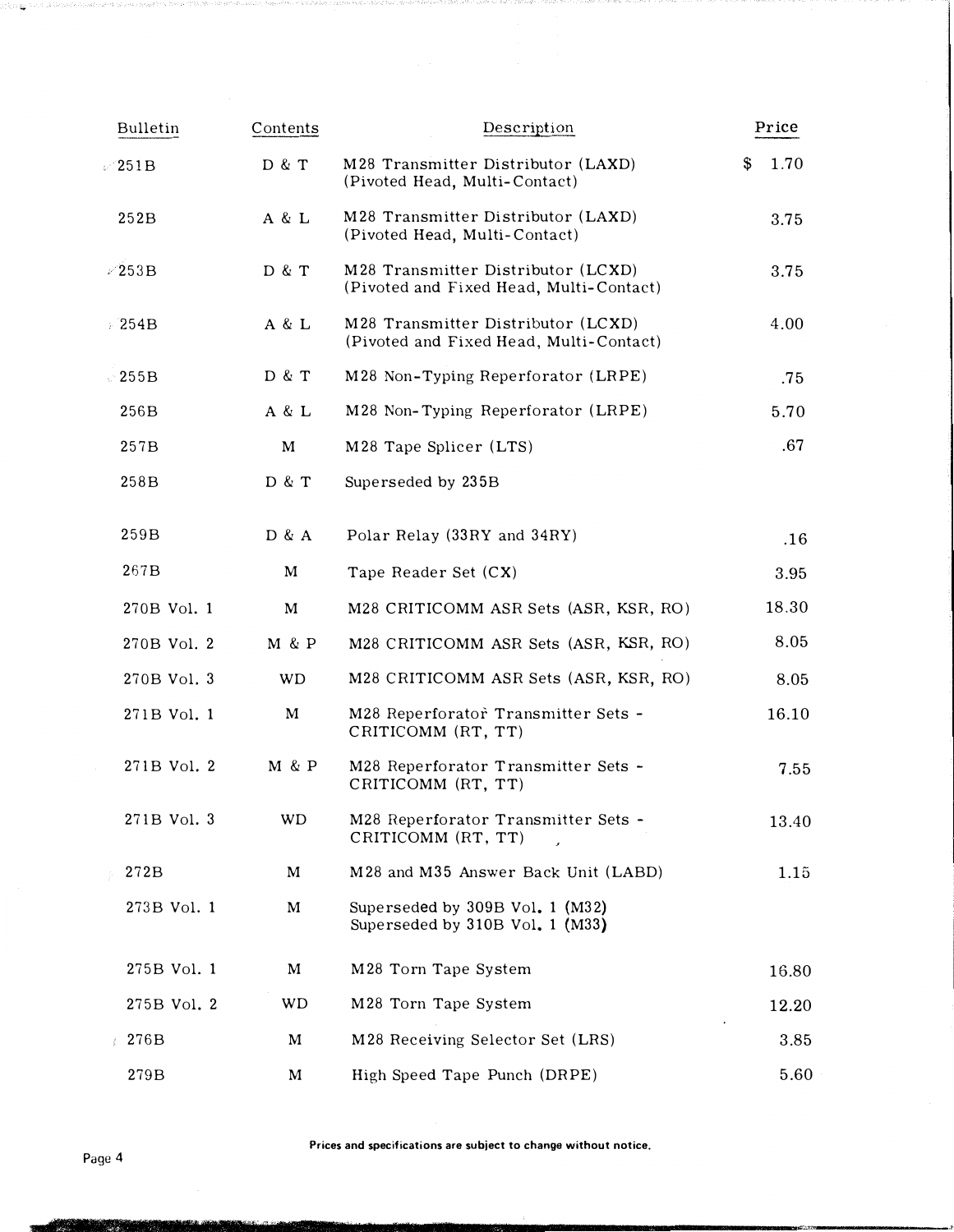| Bulletin              | Contents    | Description                                                                                                   | Price   |
|-----------------------|-------------|---------------------------------------------------------------------------------------------------------------|---------|
| 280B Vol. 1           | M           | M35 Page Printer Set (ASR)                                                                                    | \$13.60 |
| 280B Vol. 2           | М           | M35 Page Printer Set (ASR)                                                                                    | 14.70   |
| 281B Vol. 1           | M           | M35 Page Printer Set (KSR, RO)                                                                                | 8.90    |
| 281B Vol. 2           | М           | M35 Page Printer Set (KSR, RO)                                                                                | 8.80    |
| 282B                  | M           | M35 Receive-Only Typing Reperforator<br>(LPR, LRB, LRC, LT)                                                   | 8.75    |
| 283B                  | M & P       | M35 Keyboard Tape Punch (LKPE, LKTP, LKPC)                                                                    | 7.75    |
| 284B                  | M           | M28 Compact Keyboard (KSR & RO) (LLB,<br>LLK, LPC)                                                            | 13.20   |
| 284B/RF               | D & I       | M28 Compact Send Receive (KSR) with<br>RFI Suppression                                                        | 11.60   |
| 285B Vol. 1           | M           | High Speed Tape to Tape System (TYPE 1 and 2)                                                                 | 12.80   |
| 285B Vol. 2           | <b>WD</b>   | High Speed Tape to Tape System (TYPE 1 and 2)                                                                 | 10.40   |
| 286B                  | M           | Data Analysis of Reorder Traps Dart System                                                                    | 6.60    |
| 287B Vol. 1           | M           | M35 Data Communications Set (ASR)                                                                             | 11.70   |
| 287B Vol. 2           | М           | M35 Data Communications Set (ASR)                                                                             | 12.70   |
| $-288B$               | M           | M28 Tape Printer (Stock Ticker) (LP, LB,<br>LPC, LMU)                                                         | 5.25    |
| 289B                  | M           | M32 and M33 Self-Contained Keyboard (UK)                                                                      | 3.20    |
| 290B                  | M           | M35 Transmitter Distributor Set (LXD,<br>LXDB, LBXD)                                                          | 7.55    |
| 291B                  | M           | M35 Automatic Send-Receive Set (Circuit<br>Switching) (ASR)                                                   | 6.75    |
| 292B Vol. 1           | M           | Telespeed Tape to Tape System (TYPE 5)                                                                        | 12.10   |
| 292B Vol. 2           | WD          | Telespeed Tape to Tape System (TYPE 5)                                                                        | 6.95    |
| $\frac{1}{2}$ 293B    | M           | Selector Magnet Drivers                                                                                       | .81     |
| 294B                  | M           | M28 and M35 Multi-Magnet Non-Typing<br>Reperforator Set (LARP) (Early Design M28<br>Covered by 244B and 235B) | 4.40    |
| 295B                  | M & P       | Motor Units (MU, LMU, YMU)                                                                                    | 4.75    |
| $\approx 296B$        | M           | M35 Multiple Wire Distributor                                                                                 | .64     |
| 297B<br>(Preliminary) | M           | Discrete Calling Generator (DCG)                                                                              | 4.90    |
| 298B                  | $\mathbf M$ | M28 Keyboard Send-Receive (KSR) and<br>Receive-Only (RO) Teletypewriter Sets<br>TT470/UG and TT471/UG         | 5.70    |

 $\mathcal{L}_{\mathbf{z}}$ 

J.

\_\_\_ . c�----"��---·-- -�· ----�--c"····--'-�-�c-..-..------------,\_ \_ \_. \_\_\_\_\_\_\_\_\_\_\_ ..., \_\_\_\_\_\_\_\_\_\_ .....,,.,.....,\_....,...., \_,-.,.-..

 $\hat{\boldsymbol{\beta}}$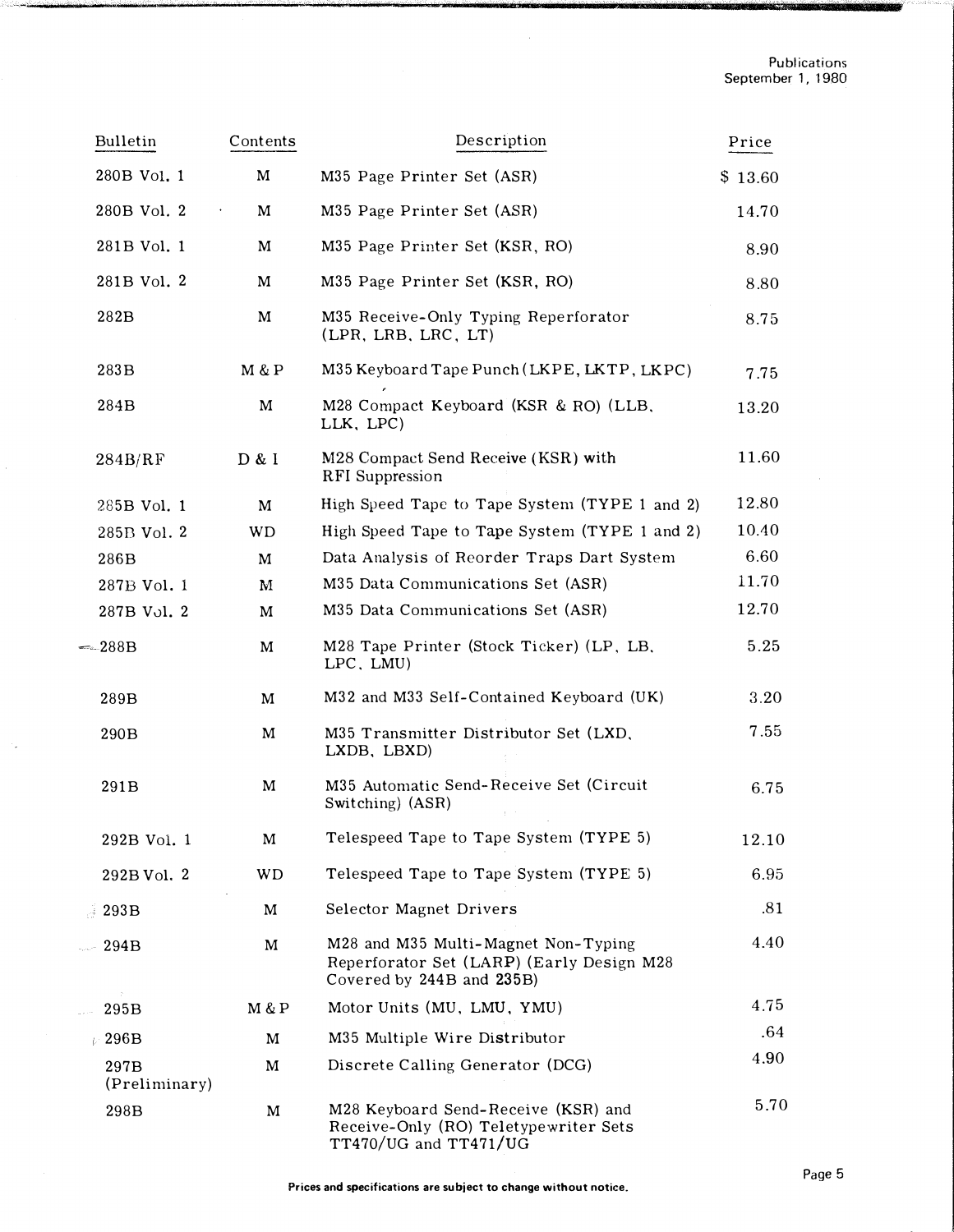| Bulletin         | Contents             | Description                                                                                                                          | Price          |
|------------------|----------------------|--------------------------------------------------------------------------------------------------------------------------------------|----------------|
| 299B             | M                    | 24-Hour Timer                                                                                                                        | \$<br>.19      |
| 301B Vol. 1      | D, T, A,<br>L, D & R | High Speed Tape Reader (DX Type)                                                                                                     | 5.30           |
| 301B Vol. 2      |                      |                                                                                                                                      | 3.20           |
| 302B Vol. 1      | M                    | Master and Supplementary High Speed Tape<br>Sender and High Speed Tape Receiver for the<br>Multiple Address Processing System (MAPS) | 7.00           |
| 302B Vol. 2      | <b>WD</b>            | MAPS Tape Sender                                                                                                                     | 11.60          |
| 302B Vol. 3      | <b>WD</b>            | MAPS Tape Sender & Receiver                                                                                                          | 11.70          |
| $302B/RF$ Vol. 4 | M                    | MAPS Sender & Receiver with RFI Features                                                                                             | 7.80           |
| $302B/RF$ Vol. 5 | <b>WD</b>            | MAPS Sender with RFI Features                                                                                                        | 7.20           |
| 307B Vol. 1      | M                    | "TELESPEED" Tape-to-Tape Systems with<br>Error Detection and Correction - Type 4 Sender                                              | 13.60          |
| 307B Vol. 2      | <b>WD</b>            | "TELESPEED" Tape-to-Tape Systems with<br>Error Detection and Correction - Type 4 Sender                                              | 20.80          |
| 308B Vol. 1      | M                    | "TELESPEED" Tape-to-Tape Systems with<br>Error Detection and Correction - Type 4 Receiver                                            | 14.30          |
| 308B Vol. 2      | <b>WD</b>            | "TELESPEED" Tape-to-Tape Systems with<br>Error Detection and Correction - Type 4 Receiver                                            | 23.30          |
| 309B Vol. 1      | D, I, L,<br>T, D & R | M32 Teletype Sets (KSR, RO, ASR)                                                                                                     | $9.70^{\circ}$ |
| 309B Vol. 2      | A                    | M32 Teletype Sets (KSR, RO, ASR)                                                                                                     | 9.05           |
| 310 B Vol. 1     | D, I, L,<br>T, D & R | M33 Teletype Sets (KSR, RO, ASR)                                                                                                     | 11.00          |
| 310 B Vol. 2     |                      | M33 Teletype Sets (KSR, RO, ASR)                                                                                                     | 9.70           |
| 311B Vol. 1      | $\mathbf M$          | (NAVSHIPS 0967-173-7010) M28 KSR & RO                                                                                                | 20.80          |
| 311B Vol. 2      | P                    | (NAVSHIPS 0967-173-7020) M28 KSR & RO                                                                                                | 15.40          |
| $311B/RF$ Vol. 3 | P                    | (NAVSHIPS 0967-173-7030) M28 KSR & RO w/RFI                                                                                          | 8.85           |
| $311B/RF$ Vol. 4 | <b>WD</b>            | (NAVSHIPS 0967-173-7040) M28 KSR & RO w/RFI                                                                                          | 11.60          |
| 312B Vol. 1      | D & T                | (NAVSHIPS 0967-173-6010) M28 ASR                                                                                                     | 14.00          |
| 312B Vol. 2      | A. L & WD            | (NAVSHIPS 0967-173-6020) M28 ASR                                                                                                     | 27.00          |
| 312B Vol. 3      | P                    | (NAVSHIPS 0967-173-6030) M28 ASR                                                                                                     | 21.10          |

,;\_i�:...O:SA.l,· '<•'y;·A, -�-

 $\vdots$ 

Prices and specifications are subject to change without notice.

 $\sim$ 

--

 $\mathcal{C}$ y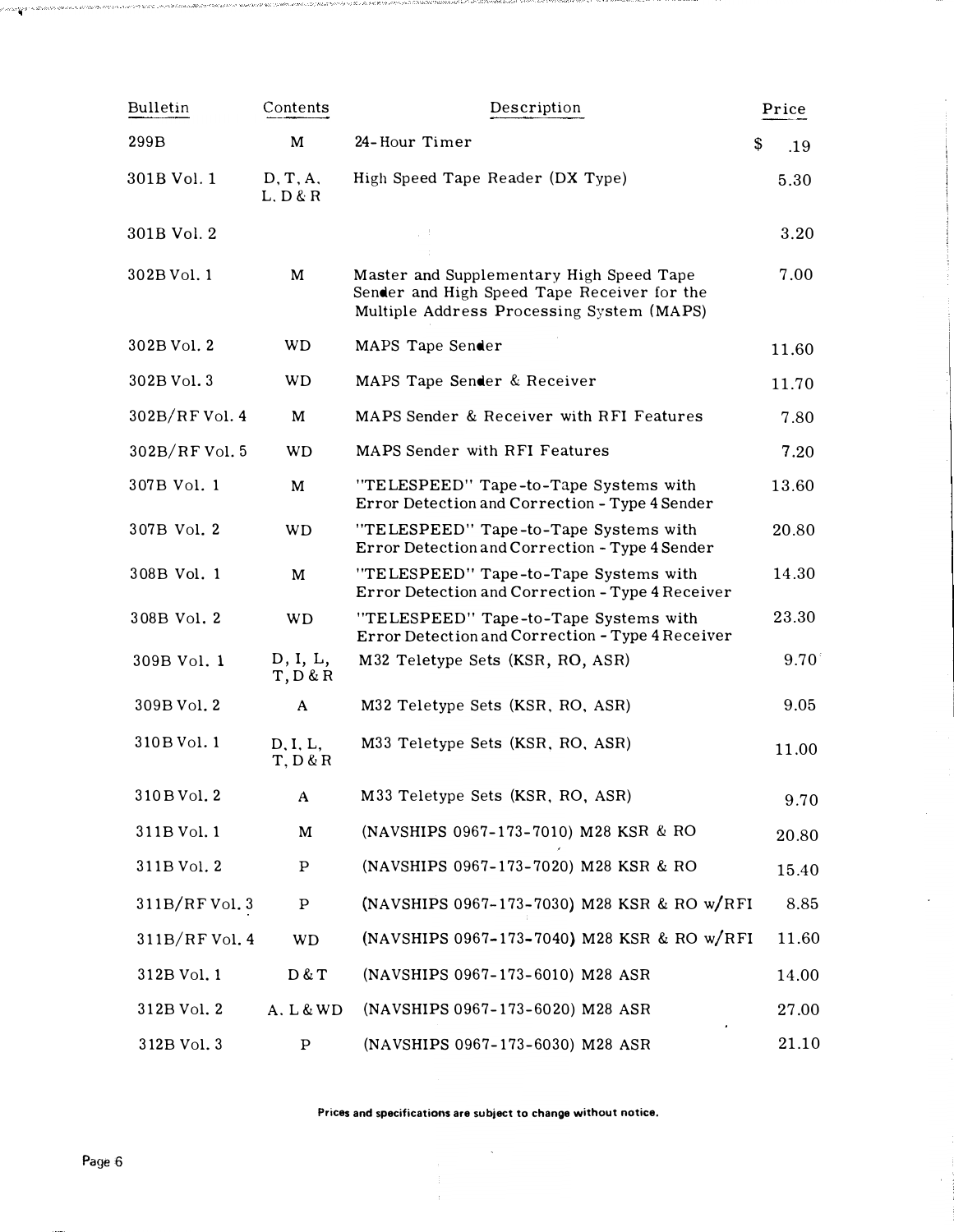| <b>Bulletin</b>   | Contents             | Description                                                         | Price     |
|-------------------|----------------------|---------------------------------------------------------------------|-----------|
| $312B/RF$ Vol. 4  | ${\rm P}$            | (NAVSHIPS 0967-173-6040) M28 ASR w/RFI                              | S<br>9.70 |
| 312B/RF Vol. 5    | WD                   | (NAVSHIPS 0967-173-6050) M28 ASR w/RFI                              | 16.00     |
| 316B Vol. 1       | D, I, T              | M37 Receive-Only (RO) Set for<br>Switched Network Service           | 7.25      |
| 316B Vol. 2       | MA                   | M37 Receive-Only (RO) Set for<br>Switched Network Service           | 12.10     |
| 317B Vol. 1       | D, I, T              | M37 KYBD Send-Receive (KSR) Set for<br>Switched Network Service     | 8.90      |
| 317B Vol. 2       | MA                   | M37 KYBD Send-Receive (KSR) Set for<br>Switched Network Service     | 12.80     |
| 318B Vol. 1       | D, I, T              | M37 Auto. Send-Receive (ASR) Set for<br>Switched Network Service    | 11.40     |
| 318B Vol. 2       | A, TS                | M37 Auto. Send-Receive (ASR) Set for<br>Switched Network Service    | 16.10     |
| 318B Vol. 3       | L, D & R             | M37 Auto. Send-Receive (ASR) Set for<br>Switched Network Service    | 8.05      |
| 319B              | M                    | High Speed Tape Receiver Sets (DRPE Type)                           | 8.05      |
| 320 <sub>B</sub>  | D, I, MA             | M35 Keyboard Send-Receive Tape Printer Set                          | 8.15      |
| 321B Vol. 1       | D, T, I, L,<br>D & R | (NAVSHIPS 0967-173-8010) 28 Trans-Distr<br>Set (Single Contact LXD) | 4.85      |
| 321B Vol. 2       | A, P                 | (NAVSHIPS 0967-173-8020) 28 Trans-Distr<br>Set (Single Contact LXD) | 6.20      |
| 321B/RF<br>Vol. 3 | D, P, WD             | (NAVSHIPS 0967-173-8030) 28 Trans-Distr<br>Set (Single Contact LXD) | 7.20      |
| 322B Vol. 1       | D, I, T              | (NAVSHIPS 0967-173-9010)<br>M28 Reperf. & Tape Printer Set          | 10.00     |
| 322B Vol. 2       | A, P                 | (NAVSHIPS 0967-173-9020)<br>M28 Reperf. & Tape Printer Set          | 14.10     |
| 322B/RF<br>Vol. 3 | D, P, WD             | (NAVSHIPS 0967-173-9030) 28 Reperf. &<br>Tape Printer Sets          | 10.50     |
| 326 Vol. 3        | P                    | (NAVSHIPS 0967-375-6030) 28 Torn Tape System                        | 12.20     |
| 333B              | M                    | SA140 Station Controller Using 8A1/8B1<br>Type Operation            | 10.70     |
| 334B              | D, I, TS,<br>T, MA   | M37 Receive-Only (RO) Typing Reperf.<br>Set (ROTR)                  | 8.35      |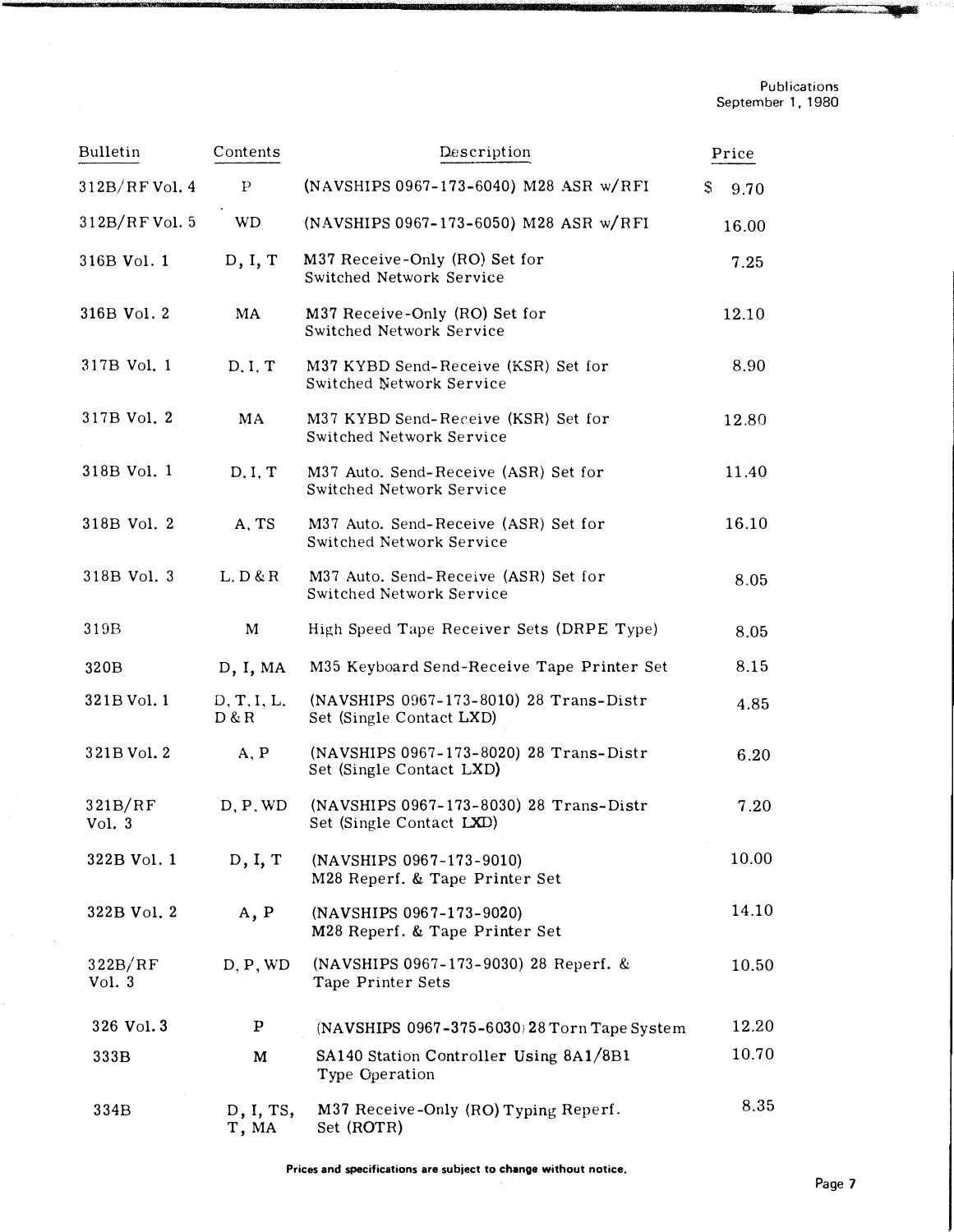| Bulletin                                          | Contents                    | Description                                                                                      | Price                   |
|---------------------------------------------------|-----------------------------|--------------------------------------------------------------------------------------------------|-------------------------|
| 337B/RF Vol. 1<br>(NAVELEX<br>$0967 - 428 - 4010$ | D & I                       | M37 Keyboard Send-Receive (KSR) with<br><b>RFI Suppression</b>                                   | 8.40<br>\$              |
| 337B/RF Vol.2<br>(NAVELEX<br>$0967 - 428 - 4010$  | TS, D&R,<br>A & L           | M37 Keyboard Send-Receive (KSR) with<br><b>RFI Suppression</b>                                   | 11.00                   |
| 337B/RF<br>(NAVELEX<br>0967-428-4010)             | WD                          | M37 Keyboard Send-Receive (KSR) with<br><b>RFI</b> Suppression<br>Vol. 3A<br>Vol. 3B<br>Vol. 3C  | 19.50<br>22.20<br>53.10 |
| 337B/RF Vol. 4<br>(NAVELEX<br>$0967 - 428 - 4010$ | $\mathbf{P}$                | M37 Keyboard Send-Receive (KSR) with<br><b>RFI Suppression</b>                                   | 6.50                    |
| 338B/RF Vol. 1<br>(NAVELEX<br>0967-428-4010)      | D & I                       | M37 Automatic Send-Receive (ASR) with<br><b>RFI</b> Suppression                                  | 11.30                   |
| 338B/RF Vol. 2<br>(NAVELEX<br>0967-428-5030       | <b>TS, D&amp;R</b><br>A & L | M37 Automatic Send-Receive (ASR) with<br><b>RFI</b> Suppression                                  | 17.80                   |
| 338B/RF Vol. 3<br>(NAVELEX)<br>0967-428-5030      | WD.                         | M37 Automatic Send-Receive (ASR) with<br><b>RFI</b> Suppression<br>Vol. 3A<br>Vol. 3B<br>Vol. 3C | 19.30<br>23.10<br>62.90 |
| 338B/RF Vol. 4<br>(NAVELEX)<br>0967-428-5040)     | P                           | M37 Automatic Send-Receive (ASR) with<br><b>RFI</b> Suppression                                  | 10.60                   |
| 340 <sub>B</sub>                                  | M                           | <b>SA140 Station Controller Using</b><br><b>Centralized Operation</b>                            | 7.10                    |
| 341 <sub>B</sub>                                  | 1 & S                       | Model 38 ASR, KSR and RO Teletypewriter Sets                                                     | 6.60                    |
| 342B                                              | <b>OM</b>                   | Model 38 ASR, KSR and RO Teletypewriter Sets                                                     | 3.45                    |
| 343B Vol. 1                                       | M                           | 38 Automatic Send-Receive (ASR) Set                                                              | 10.50                   |
| 343B Vol. 2                                       | A                           | 38 Automatic Send-Receive (ASR) Set                                                              | 8.50                    |
| 343B Vol. 3                                       | $\mathbf P$                 | 38 Automatic Send-Receive (ASR) Set                                                              | 5.00                    |
| 344B Vol. 1                                       | M                           | 38 Keyboard Send-Receive (KSR) and Receive-<br>Only (RO) Sets                                    | 8.55                    |
| 344B Vol. 2                                       | A                           | 38 Keyboard Send-Receive (KSR) and Receive-<br>Only (RO) Sets                                    | 8.95                    |

Prices and specifications are subject to change without notice.

lllllate and the second and the second and the second and the second and the second and the second of the second of the second of the second of the second of the second of the second of the second of the second of the seco

,<.,.:'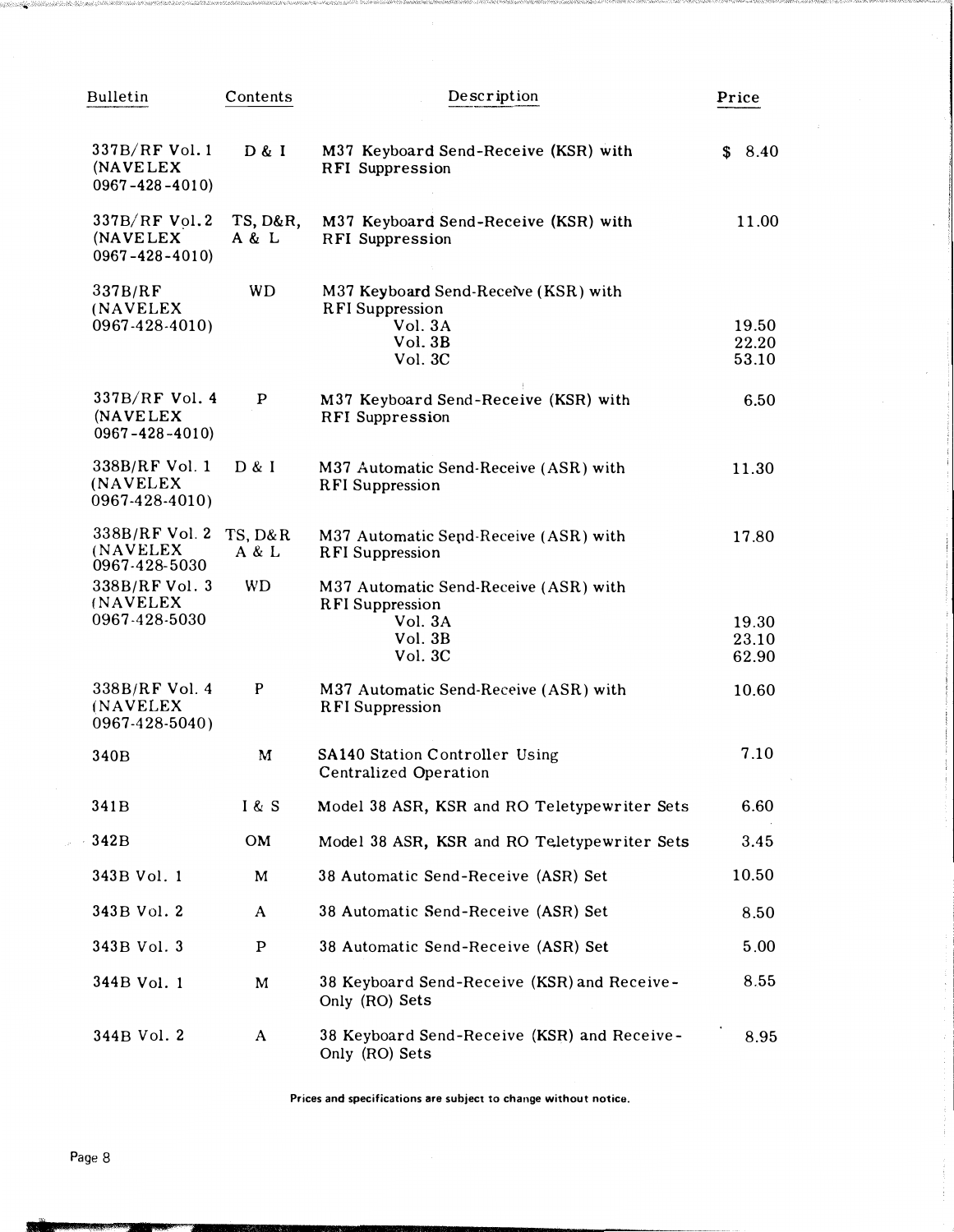國

W

| Bulletin                 | Contents         | Description                                                                       | Price      |
|--------------------------|------------------|-----------------------------------------------------------------------------------|------------|
| 344B Vol. 3<br>$\bullet$ | P                | 38 Keyboard Send-Receive (KSR) and Receive-<br>Only (RO) Sets                     | \$<br>3.75 |
| 345B                     | M                | <b>Magnetic Tape Sets</b>                                                         | 10.00      |
| 346M                     | OM               | Model 40/1, 2, and 3 Keyboard Display                                             | 3.65       |
| 350M                     | OM               | M40/4 Keyboard Display with Typewriter<br>Style Keyboard                          | 1.25       |
| 351M                     | $\mathbf I$      | Model 40/4-Installation                                                           | 11.80      |
| 352M                     | RM               | M40 Shop Manual (2 volumes)                                                       | 68.00      |
| 353M                     | I & S            | M40 (Tempest) KDP, KD, KP and ROP Sets<br>$(80 \text{ Col. F.F. & T.F.)}$         | 11.00      |
| 353M SUPP. I             | I & S            | M40 (Tempest) KDP, KD, KP and ROP Sets<br>$(80 \text{ Col. F.F. & T.F.)}$         | .61        |
| 354M                     | OM               | M40 (Tempest) KDP, KD, KP and ROP Sets<br>$(80 \& 132 \text{ Col. F.F.} \& T.F.)$ | 2.00       |
| 355M                     | RM               | M40 Printer Shop Manual (2 volumes)                                               | 72.00      |
| 358M                     | <b>I</b> & S     | M40 (Tempest) RO Printer Set (132 Col. T.F.)                                      | 6.15       |
| 358M SUPP. I             | I & S            | M40 (Tempest) RO Printer Set (132 Col. T.F.)                                      | .80        |
| 359M                     | RM               | M40 (Tempest) Shop Manual                                                         | 52.00      |
| 360M                     | <b>1 &amp; S</b> | Integrated Asynchronous Model 40 ROP Station                                      | 6.65       |
| 362M                     | OM               | M40 (Tempest) ASR Set - KDPM <sup>2</sup>                                         | 1.60       |
| 363M                     | <b>1 &amp; S</b> | M40 (Tempest) ASR Set - KDPM <sup>2</sup>                                         | 9.65       |
| 364M                     | OM               | Model 40 Printer                                                                  | 1.25       |
| 367M                     | OM               | The 43 Teleprinter for Basic KSR Terminals                                        | 1.90       |
| 368M                     | I & RS           | The 43 Teleprinter for Basic KSR and ASR<br>Terminals                             | 2.40       |
| 369M                     | S                | The 43 Teleprinter for Basic KSR Terminals                                        | 5.90       |
| 370M                     | OM               | M40 (Tempest) Dual ASR                                                            | 2.10       |
| 371M                     | I & S            | M40 (Tempest) Dual ASR                                                            | 9.95       |
| 371M SUPP. I             | I & S            | M40 (Tempest) Dual ASR                                                            | 1.10       |
| 372M                     | OM               | The 43 Teleprinter RO                                                             | 1.90       |
| 373M                     | I & RS           | The 43 Teleprinter RO                                                             | 2.50       |

÷.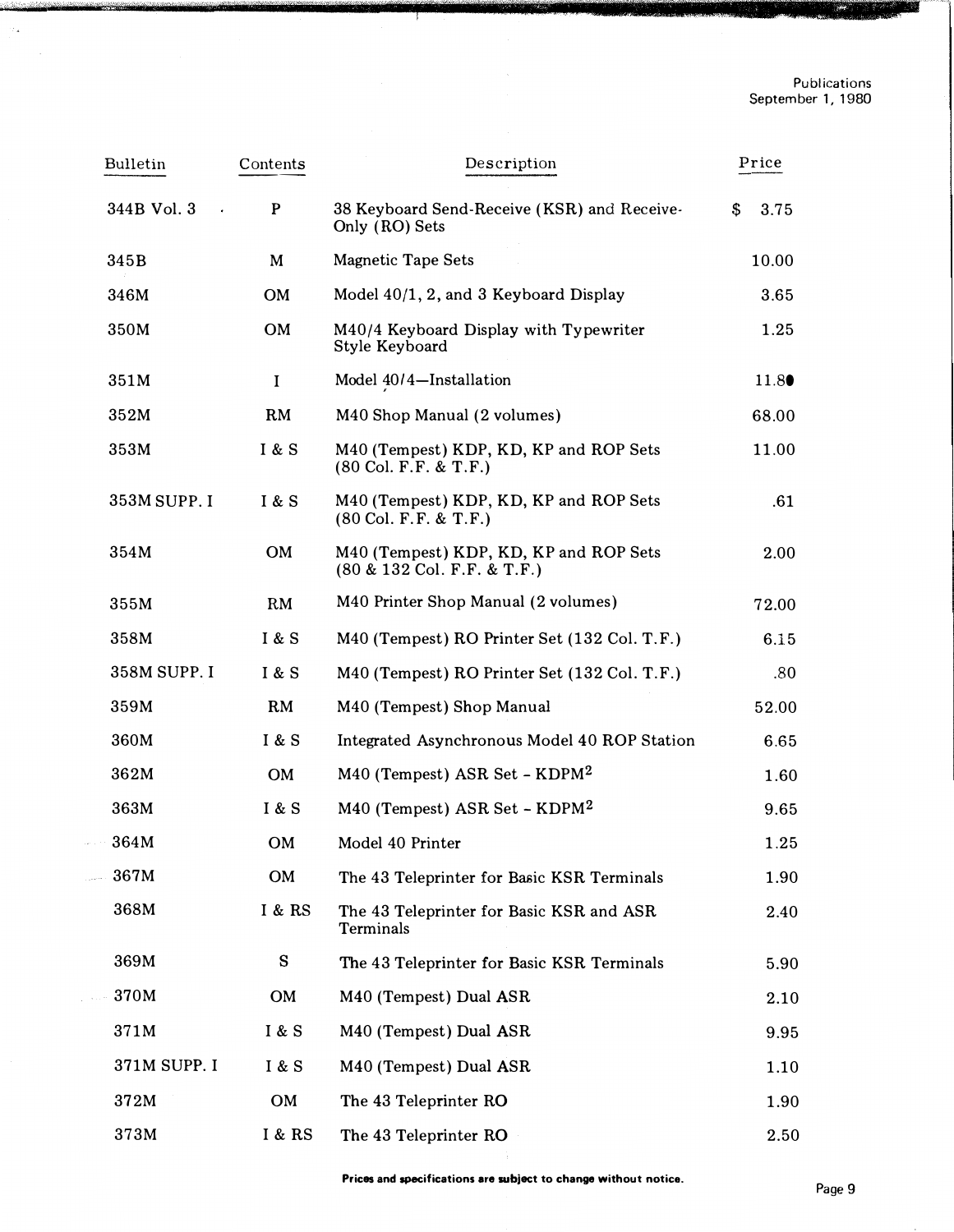| <b>Bulletin</b> | Contents    | Description                                                                                                               | Price      |
|-----------------|-------------|---------------------------------------------------------------------------------------------------------------------------|------------|
| 377M            | OM          | M40 Keyboard Display with Internal Numeric<br>Cluster Keyboard                                                            | 1.35<br>\$ |
| 384M            | I & S       | M40/4 Single Display Station Arrangement                                                                                  | 5.90       |
| 385M            | CD          | The 43 Teleprinter                                                                                                        | 1.10       |
| 386M            | OM          | The 43 Teleprinter Buffered KSR Terminals<br>(Full Duplex Batch and S/R) for Pedestal Based                               | 1.00       |
| 387M            | I & RS      | The 43 Teleprinter for Pedestal Based Buffered<br><b>KSR</b> Terminals                                                    | .96        |
| 388M            | D           | M40 Options Guide                                                                                                         | 5.10       |
| 391M            | RM          | The 43 Teleprinter                                                                                                        | 15.00      |
| 391M SUPP. I    | <b>RM</b>   | The 43 Teleprinter for Basic Terminals without an<br>Internal Data Set - Includes Terminal Auxiliary<br>Units Answer-Back | 5.30       |
| 393M            | $\mathbf I$ | M40/1 KDP, KD and ROP Sets and Stations                                                                                   | 4.65       |
| 394M            | I           | M40/2 KDP, KD and ROP Sets and Stations                                                                                   | 4.35       |
| 396M            | S           | M40/0 and 40/1 KDP, KD and ROP Sets and Stations                                                                          | 5.35       |
| 397M            | ${\bf S}$   | M40/2 KDP, KD and ROP Sets and Stations                                                                                   | 5.00       |
| 399M            | S           | M40 Printers                                                                                                              | 19.20      |
| 400M            | S           | M40 Operator Consoles                                                                                                     | 4.55       |
| 401M            | S           | M40 Display Monitor                                                                                                       | 3.60       |
| 402M            | S           | M40 Power Supply                                                                                                          | 3.20       |
| 403M            | $\mathbf S$ | M40 Cabinets, Paper Winders and Facilities                                                                                | 8.05       |
| 404M            | $\bf{I}$    | Tempest M40/8B ASR with Cassettes                                                                                         | 4.25       |
| 405M            | OM          | Tempest M40/8B ASR with Cassettes                                                                                         | 1.60       |
| 406M            | ${\bf S}$   | The 43 Teleprinter Buffered KSR Terminal                                                                                  | 7.85       |
| 407M            | RI          | The 43 Teleprinter Registration Instructions                                                                              | $.20\,$    |
| 408M            | S           | Tempest M40/8B ASR with Cassettes                                                                                         | 10.10      |
| 413M            | OM          | Tempest M40/8C Terminals                                                                                                  | 3.85       |
| 414M            | I           | Tempest 40/8C Terminals                                                                                                   | 5.50       |
| 415M            | S           | Tempest 40/8C Terminals                                                                                                   | 14.60      |

 $\frac{1}{2}$ 

 $\frac{1}{2}$  . The compact of the set of  $\mathcal{O}(\mathbb{R}^2)$ 

Prices and specifications are subject to change without notice.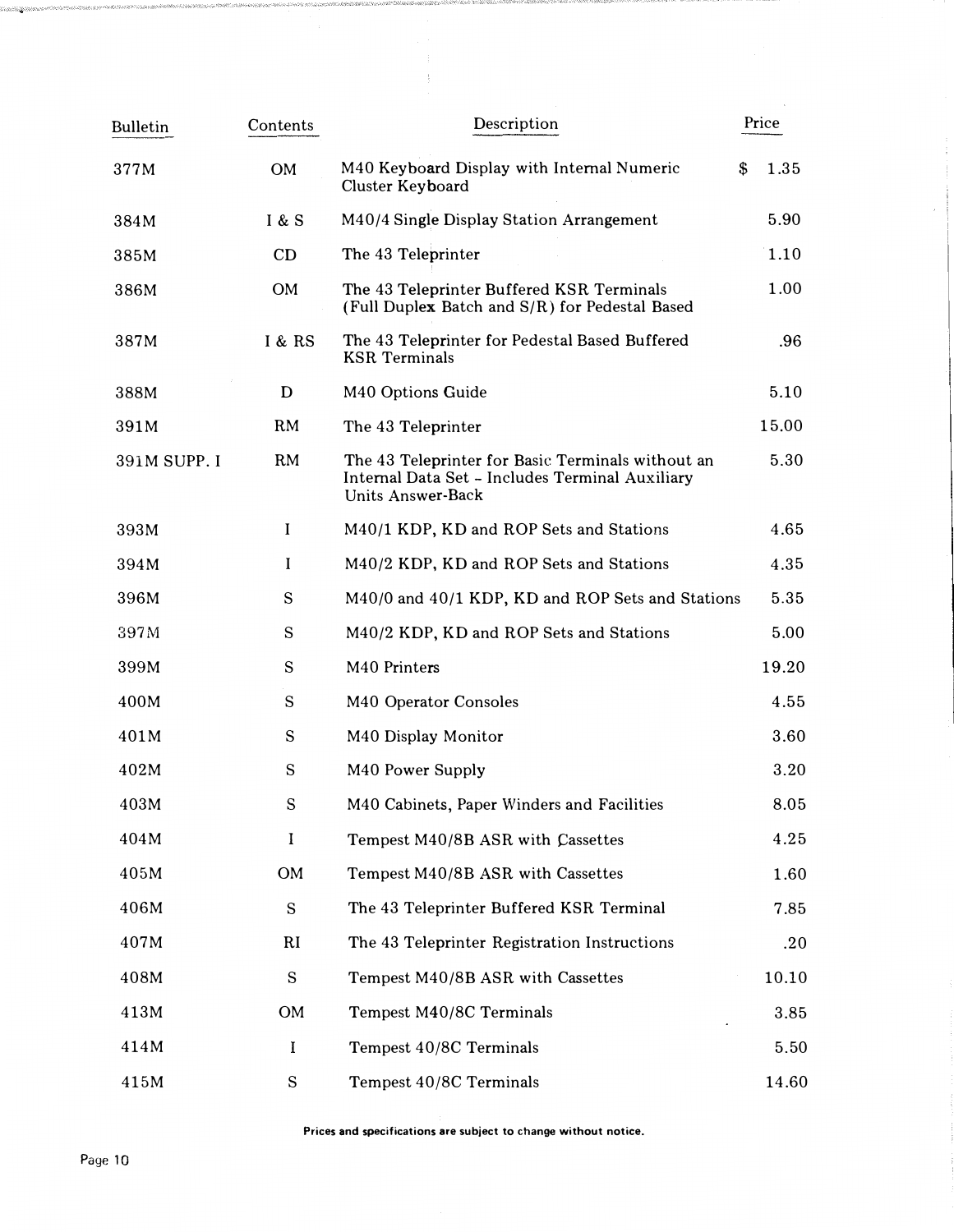| <b>Bulletin</b> | Contents     | Description                                                                        | Price      |
|-----------------|--------------|------------------------------------------------------------------------------------|------------|
| 417M            | <b>OM</b>    | M40 Forms Access Printer                                                           | \$<br>1.45 |
| 420M            | <b>OM</b>    | The 42/43 Paper Tape Unit - Paper Tape Punch<br>and Reader for ASR Teleprinter     | 1.90       |
| 421M            | I & RS       | The 42/43 Paper Tape Unit for Paper Tape Punch<br>and Reader for ASR Teleprinter   | 1.10       |
| 423M            | <b>OM</b>    | The 42 Teleprinter (Pedestal Based) Buffered Telex<br>KSR and ASR                  | 3.85       |
| 424M            | I & RS       | The 42 Teleprinter (Pedestal Based) Buffered Telex<br><b>KSR</b> and ASR Terminals | 4.40       |
| 426M            | I            | M40 Printers                                                                       | 3.40       |
| 431M            | <b>OM</b>    | 4540 KD with Typewriter - Style Keyboard                                           | 2.15       |
| 432M            | <b>OM</b>    | 4540 KD with Numeric Cluster Keyboard                                              | 3.05       |
| 433M            | <b>OM</b>    | 4500 Line-Printer                                                                  | 2.60       |
| 441M            | OM           | The 43 Teleprinter Basic 8-Level ASR                                               | 2.10       |
| 451M            | I & RS       | The 43 Teleprinter Tabletop Buffered<br><b>KSR</b> Terminal                        | 1.30       |
| 452M            | M            | 4540 Station Manager's Manual                                                      | 4.25       |
| 1087B           | ${\bf P}$    | Signal Distortion Test Set (ED)                                                    | .68        |
| 1113B           | P            | Portable Signal Distortion Test Set (ED)                                           | .52        |
| 1123B           | $\mathbf{P}$ | Signal Distortion Test Set and Adapter Plate<br>(ED, AP)                           | .48        |
| 1124B           | P            | Superseded by 570-005-800TC                                                        |            |
| 1129B           | P            | Paper Winder (PW, LPW)                                                             | .52        |
| 1134B           | $\mathbf{P}$ | Superseded by 570-300-800TC                                                        |            |
| 1149B           | P            | M28 Page Printer Set (KSR, RO)                                                     | 14.70      |
| 1154B           | P            | High Speed Tape Punch Set (BRPE, BRPEB,<br>BRPEC, AC, LMU, TRSC, TRD)              | 4.10       |
| 1155B           | $\mathbf{P}$ | Universal Apparatus Cabinet (AC)                                                   | 4.05       |
| 1159B           | P            | M28 Multi-Wire Distributor (LD)                                                    | .90        |
| /1160B          | $\mathbf P$  | M28 Sequence Selector (LS, LSB, LMU)                                               | 3.30       |
| $-1161B$        | P            | M28 Transmitter and Transmitter Distributor                                        | 4.50       |

 $\overline{a}$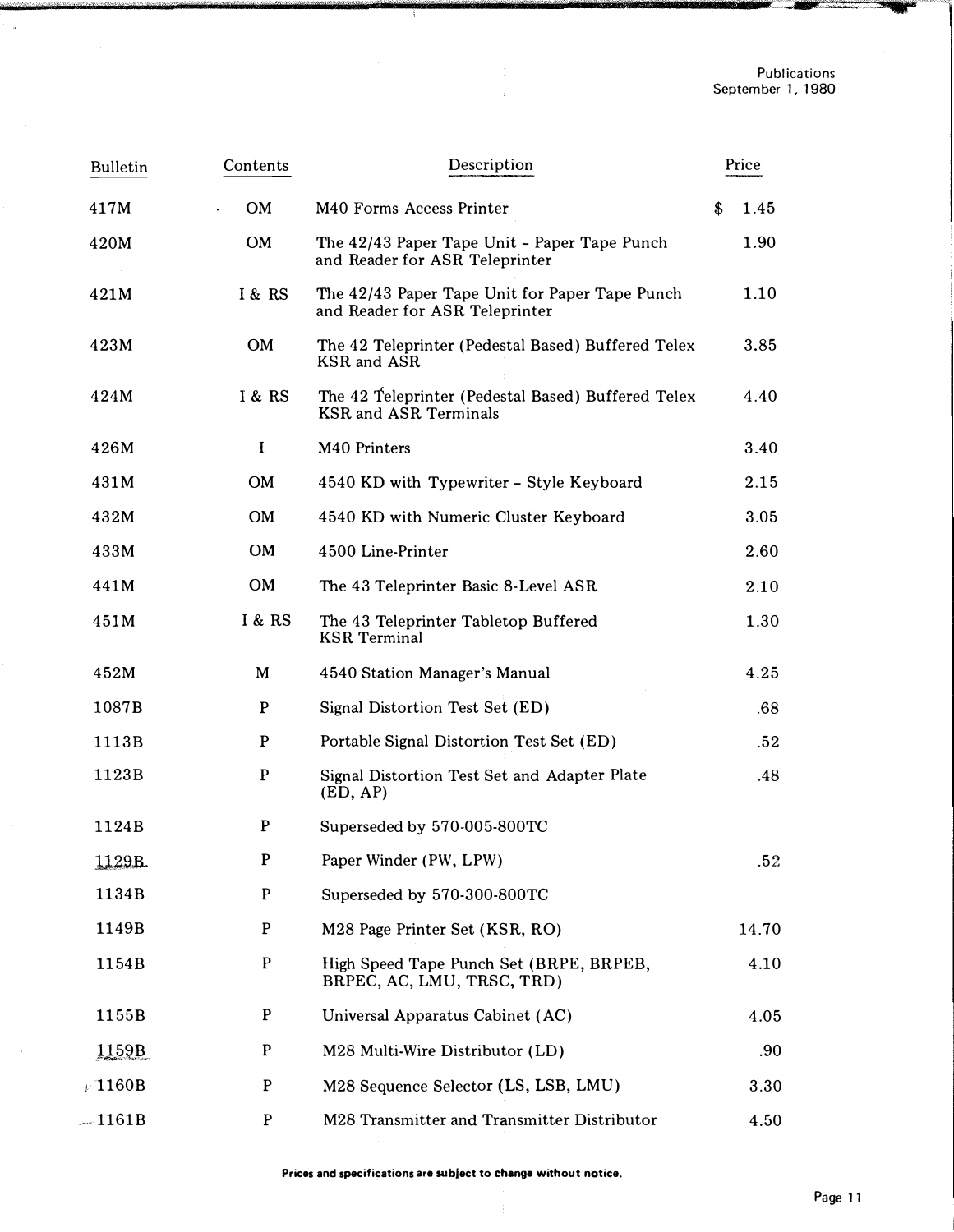| Bulletin               | Contents     | Description                                                                                                           | Price  |
|------------------------|--------------|-----------------------------------------------------------------------------------------------------------------------|--------|
| 1164B                  | $\mathbf{P}$ | Keytops and Type Pallets (All Apparatus)                                                                              | \$5.05 |
| 1165B                  | $\mathbf P$  | Transmitter Distributor Set (LBXD, LBXB,<br>LBXC, LMU, LMXB, LBAC, AC)                                                | 4.25   |
| $-1166B$               | $\mathbf P$  | Reperforator (Multi-Magnet) (LARP, LARB,<br>LMU, LARC)                                                                | 3.30   |
| $---1167B$             | P            | M28 Typing Reperforator and Tape Printer<br>Sets (LPR, LRB, LRC, LT, LTRK, LSRC,<br>LESU, LMRB, LMU, LBAC, LTD, LTPK) | 8.45   |
| 1168B                  | P            | M28 Reperforator Transmitter Set (RT)<br>(LTHS, LRXB, LMC, LBAC)                                                      | 4.70   |
| 1169B                  | $\mathbf P$  | M28 Automatic Send-Receive Sets (ASR)<br>(LAK, LPE, LCXB, LAAC, LTPE, LMU,<br>LESU, LBPC)                             | 14.20  |
| 1170B                  | $\mathbf p$  | Superseded by 573-127-800TC                                                                                           |        |
| 1171B                  | $\mathbf{P}$ | Superseded by 573-127-803TC                                                                                           |        |
| 1172B                  | $\mathbf p$  | M28 and M29 Non-Typing Reperforators (LRPE)                                                                           | 7.45   |
| 1173B                  | $\mathbf{P}$ | Superseded by 570-300-801TC                                                                                           |        |
| 1174B                  | $\mathbf{P}$ | Polar Relay (33RY, 34RY)                                                                                              | 7.00/C |
| 1176B                  | $\mathbf{P}$ | High Speed Tape Reader (CX, CXB, CXC, AC,<br>TTSC. TTD, MU, LMU)                                                      | 3.75   |
| $- 1181B$              | P            | M28 Codomat Set (LR, LCL, LBAC)                                                                                       | .87    |
| V1182B                 | $\mathbf P$  | M28 Transmitter Distributor (Tape Pull-Back<br>Type) (LFXD, LFXB)                                                     | 1.05   |
| 1184B                  | $\mathbf P$  | M33 Page Printer Set (ASR, KSR, RO)                                                                                   | 6.20   |
| $\triangleright$ 1185B | $\, {\bf p}$ | M28 Receiving Selector (LRS, LRSB, LMU)                                                                               | .62    |
| 1186B                  | $\mathbf P$  | High Speed Reperforator (DRPE)                                                                                        | 5.20   |
| 1187B                  | $\mathbf P$  | M35 Automatic Send-Receive Set (ASR)<br>(LAAC, LCCU, LESU, LP, LRPE, LMU,<br>LAK, LXD, LCXB)                          | 10.30  |
| 1188B                  | $\mathbf P$  | M35 Tape Printer Sets (ROTR/KTP) (LRP.<br>LRB, LTP, LTPK, LMU, LESU, LRC, LSRC,<br>LT)                                | 5.35   |
| 1192B                  | P            | Station Converter Cabinets (AC)                                                                                       | .93    |
| 1193B                  | $\mathbf P$  | Superseded by 107-201-800TC                                                                                           |        |

-3880-

Prices and specifications are subject to change without notice.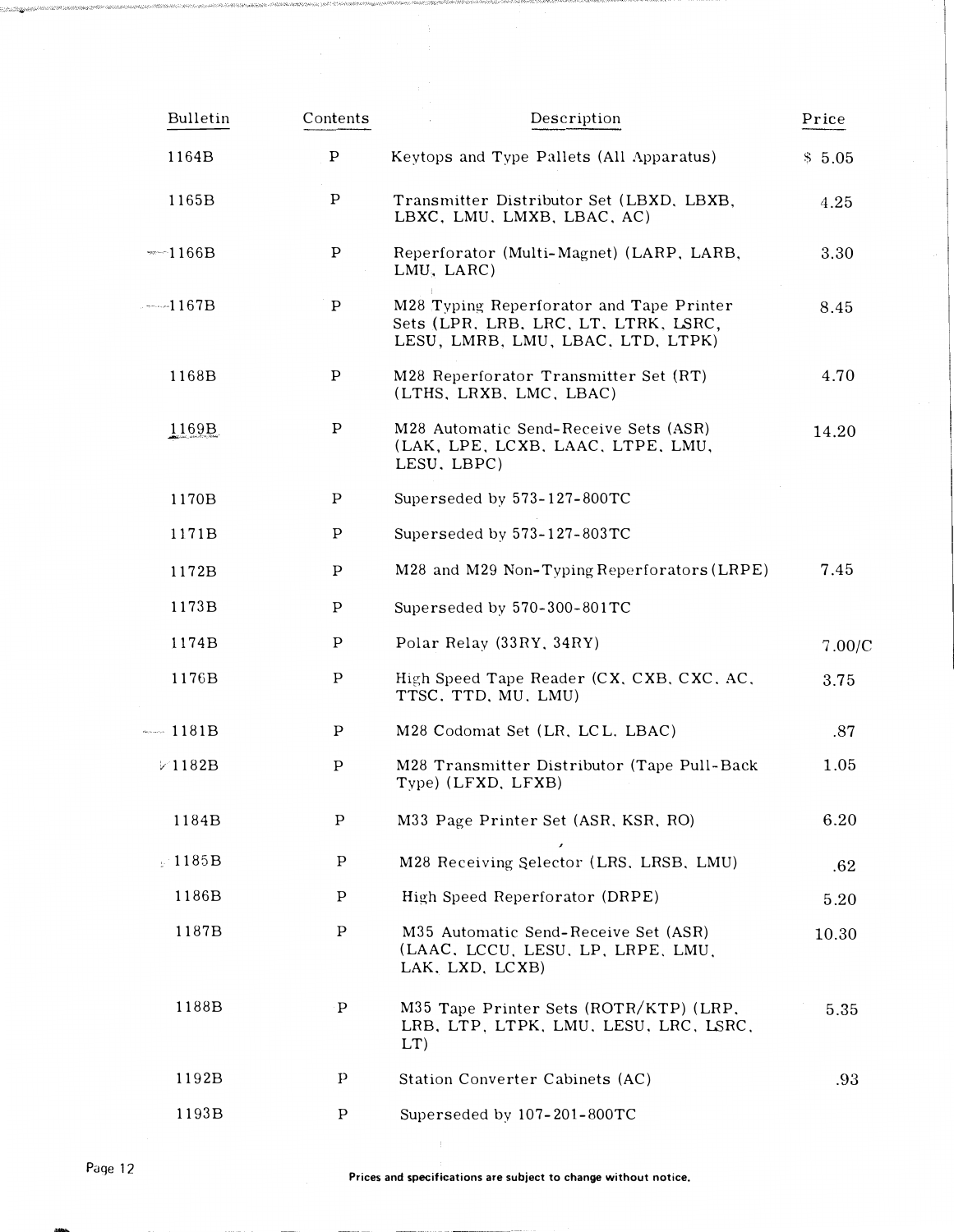| Bulletin              | Contents     | Description                                                                                | Price  |
|-----------------------|--------------|--------------------------------------------------------------------------------------------|--------|
| $\AA$ 1194B           | $\mathbf P$  | Tape Printer (Stock Ticker Service) (LP,<br>LB, LMU, LPC)                                  | \$1.25 |
| $-1197B$              | $\mathbf P$  | Compact Page Printer (KSR and RO) (LP,<br>LLB, LLK, LMU, LPC)                              | 3.70   |
| 1199B                 | P            | Superseded by 574-235-800TC                                                                |        |
| 1201B                 | $\mathbf P$  | M35 Send-Receive and Receive-Only Sets (KSR.<br>RO) (LP, LK, LB, LESU, LCCU, LAC, LPC)     | 8.50   |
| $\cdot$ 1202B         | $\mathbf P$  | High Speed Tape Reader Set (DX)                                                            | 3.25   |
| 1203B                 | $\mathbf P$  | High Speed Tape Handling Equipment (TUW,<br>TW, TF, AC)                                    | .90    |
| 1205B                 | $\mathbf{P}$ | M35 Transmitter Distributor Set (LXD -<br>Single Contact Type)                             | .87    |
| 1208B                 | $\mathbf P$  | High Speed Tape Sender and Receiver Sets for<br>Multiple Address Processing Systems (MAPS) | 5.05   |
| 1209B                 | $\mathbf P$  | M37 Page Printer Set (KSR-RO)                                                              | 7.80   |
| 1210B                 | $\mathbf P$  | M32 Page Printer Set (ASR, KSR, RO)                                                        | 5.30   |
| $-1211B$              | $\mathbf P$  | M35 "CARDATA" Reader (LEXD) and Feeder<br>(EPCF)                                           | 3.30   |
| $-1212B$              | $\mathbf P$  | M35 "CARDATA" Type Reperforator Send-<br>Receive Set (LEPR)                                | 4.35   |
| 1213B                 | P            | M35 Data Preparation Set                                                                   | 12.50  |
| 1214B                 | P            | M37 Automatic Send-Receive Set (ASR)                                                       | 10.50  |
| 1216B                 | $\mathbf P$  | (T.O. 31W4-4-5-1044) Manual Message<br>Address Segregator                                  | 4.90   |
| 1217B                 | P            | M37 Typing Reperforator (ROTR) Set                                                         | 3.85   |
| $-103 - 800 - 800$ TC | $\mathbf P$  | Signal Distortion Test Set (DXD)                                                           | .61    |
| $-107 - 201 - 800$ TC | $\mathbf P$  | Signal Generator Test Set (TSG)                                                            | .23    |
| 570-004-701TC         | L            | TTY Apparatus General Req. Lubrication                                                     | .23    |
| $-570-005-800$ TC     | $\mathbf{P}$ | Maintenance Tools                                                                          | .70    |
| 570-013-010 TC        | Mod<br>Kits  | List of Modification Kit Specifications for<br>Teletype® Apparatus                         | 1.60   |
| / 570-020-800TC       | ${\bf P}$    | Type Pallets for Model 28, 35 and 37<br><b>Teletypewriter Sets</b>                         | 1.05   |
| 570-020-801TC         | ${\bf P}$    | Keytops for Model 37, 38 and Inktronic<br>Data Terminals                                   | .16    |
| 570-300-800TC         | $\mathbf{P}$ | Tape Splicer                                                                               | .13    |

,;,'\-�;,.,,;�:�,0&,£.1'' '"'''!f'}P\> "f'ft' ,N,,�.'>')!i""'·· • ''%' 'ds ",v.%-"�2Y):i'"-'=·'•'-£\j(''0 ''"''s '( ·.>04(•�·'"-A "itt" d't'P1 w ,o(· <w '-ry�w� Z'i'F' "§'tV'"@' '£.\"V'Z''k'f):fzA ""> ?YT' ·.}ft.) ''W' }·'£• 'W·· )V •. •�p f'M"�'-r '�·,·& •'"¢" ,,.,.,,, ·•ct •"'"'-"':..v:�.·y• t "� \•'> '""·'·" "-'�.: ., ' • • • , ·• t\*t' ·"-iiCP'··•

 $\bar{\nu}$ 

古宝  $\ddot{\phantom{a}}$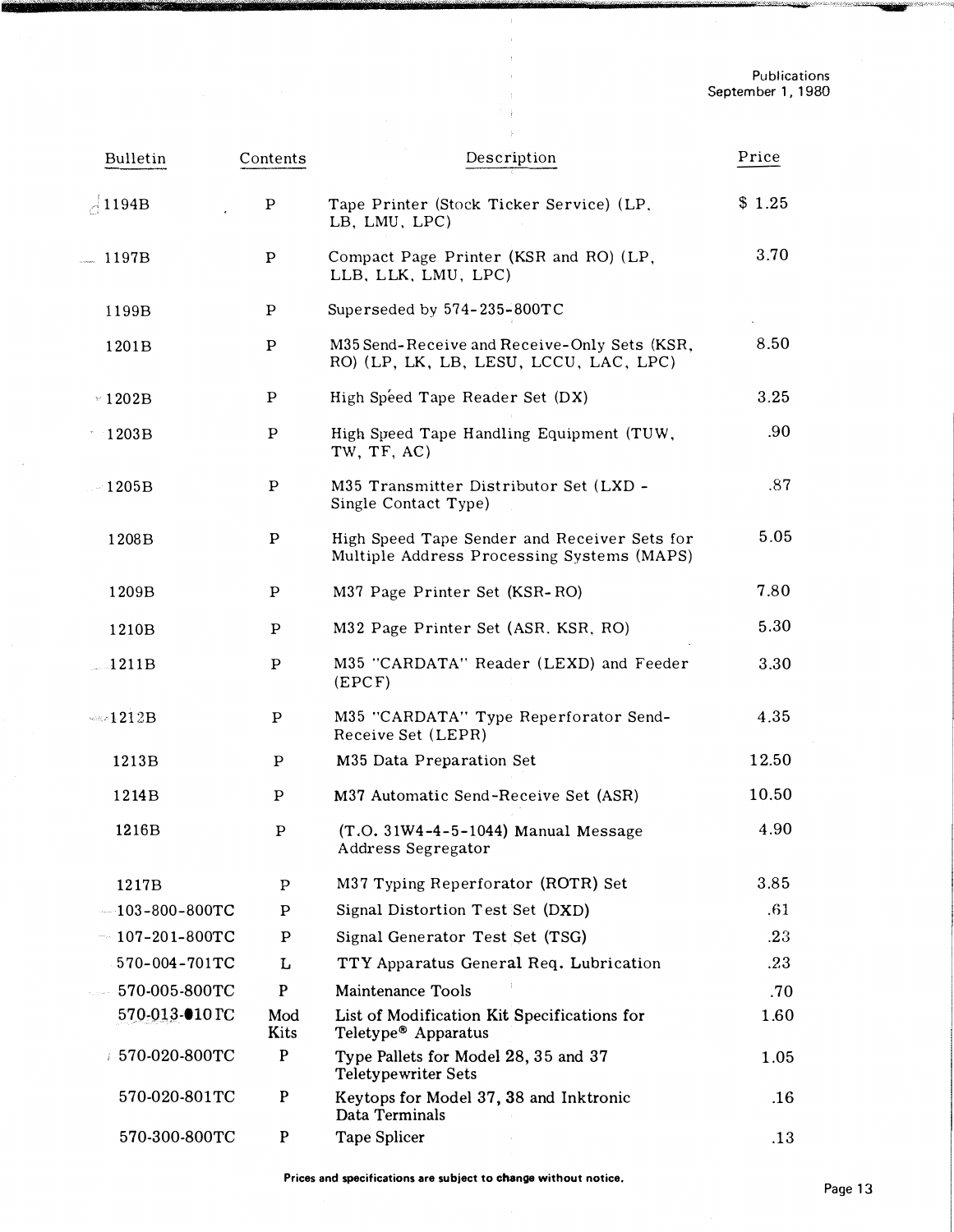| <b>Bulletin</b>       | Contents     | Description                                                                        | Price |
|-----------------------|--------------|------------------------------------------------------------------------------------|-------|
| 570-300-801TC         | P            | M28 Tape Splicer (LTS)                                                             | .19   |
| 570-301-705TC         | D            | LPW300 Paper Winder                                                                | .26   |
| 570-301-800TC         | $\mathbf{p}$ | Tape Winders (TW)                                                                  | 1.55  |
| $-$ 573-100-200TC     | I            | M28 Send-Receive and Receive-Only Sets<br>(KSR, RO) Supersedes Specification 5759S | .83   |
| 573-101-200TC         | I            | M28 Automatic Send-Receive Set (ASR)<br>Supersedes Specification 5873S             | .61   |
| $-573 - 127 - 800$ TC | $\, {\bf p}$ | Transmitter Distributor (Pivoted Head,<br>Multi-Contact) (LAXD)                    | .64   |
| $-573 - 127 - 803$ TC | $\mathbf{p}$ | Transmitter Distributor (Pivoted Head,<br>Multi-Contact) (LCXD)                    | .83   |
| 574-020-800TC         | P            | Keytops for Model 32, 33 and 35<br>Teletypewriter Sets                             | .32   |
| 574-235-800TC         | P            | Self Contained Answer Back (LABD)                                                  | .23   |
| 582-001-100TC         | D            | Desc. and Prin. of Oper. EIA Switch                                                | .45   |
| $-582 - 001 - 201$ TC | I            | M40 Answer Back-Installation                                                       | .58   |
| $582 - 002 - 103$ TC  | D            | 40PWU101 Model 40 Paper Winder                                                     | .29   |
| 582-900-100TC         | D            | Description Mag. Tape Terminal (MTT)                                               | .87   |
| 582-900-701TC         | L            | Lubrication (MTT)                                                                  | .32   |
| 582-900-702TC         | D&R          | Removal and Replacement of Components (MTT)                                        | .42   |
| 582-900-703TC         | D&R          | Disassembly and Reassembly (MTT)                                                   | .29   |

そうぞくしき ちゅうそうひつきんりゅうじょうしょう じょうしょうしょう

 $\bar{\mathcal{A}}$ 

たいこうさいえい

Prices and specifications are subject to change without notice.

 $\frac{1}{4}$ 

 $\frac{1}{4}$  ,  $\frac{1}{2}$ 

 $\mathcal{L}(\mathcal{L})$  is a space.

 $\hat{\psi}$